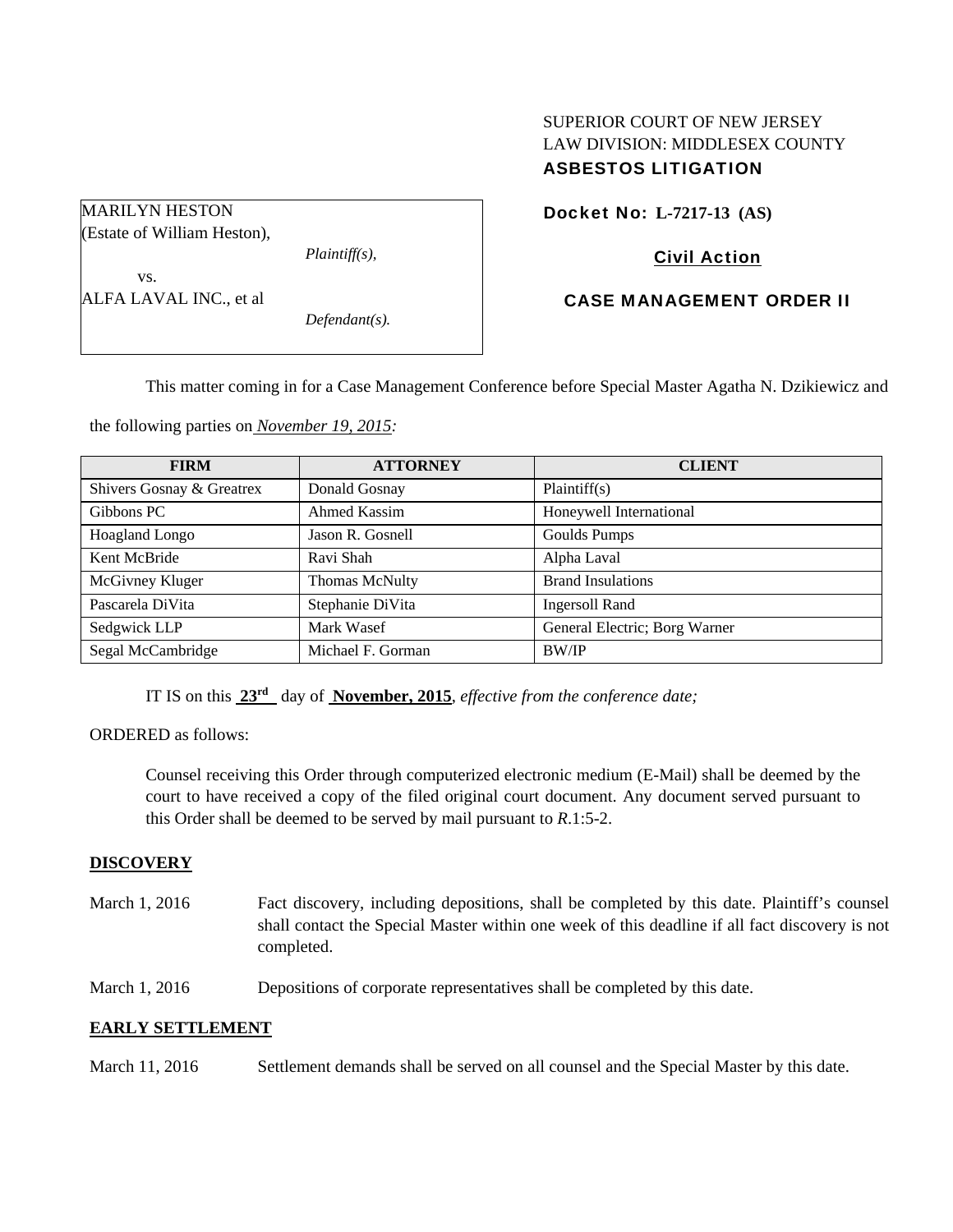## **SUMMARY JUDGMENT MOTION PRACTICE**

- March 18, 2016 Plaintiff's counsel shall advise, in writing, of intent not to oppose motions by this date.
- April 1, 2016 Summary judgment motions shall be filed no later than this date.
- April 29, 2016 Last return date for summary judgment motions.

### **MEDICAL DEFENSE**

- December 18, 2015 Defendants shall forward medical authorizations to plaintiff's counsel by this date.
- January 15, 2016 Plaintiff shall serve executed medical authorizations by this date.
- February 15, 2016 Plaintiff shall serve medical expert reports by this date.
- February 15, 2016 **Upon request by defense counsel**, plaintiff is to arrange for the transfer of pathology specimens and x-rays, if any, by this date.
- May 31, 2016 Defendants shall identify its medical experts and serve medical reports, if any, by this date. **In addition, defendants shall notify plaintiff's counsel (as well as all counsel of record) of a joinder in an expert medical defense by this date.**

## **LIABILITY EXPERT REPORTS**

- May 31, 2016 Plaintiff shall identify its liability experts and serve liability expert reports or a certified expert statement by this date or waive any opportunity to rely on liability expert testimony.
- June 30, 2016 Defendants shall identify its liability experts and serve liability expert reports, if any, by this date or waive any opportunity to rely on liability expert testimony.

### **EXPERT DEPOSITIONS**

July 15, 2016 Expert depositions shall be completed by this date. To the extent that plaintiff and defendant generic experts have been deposed before, the parties seeking that deposition in this case must file an application before the Special Master and demonstrate the necessity for that deposition. To the extent possible, documents requested in a deposition notice directed to an expert shall be produced three days in advance of the expert deposition. The expert shall not be required to produce documents that are readily accessible in the public domain.

### **PRE-TRIAL AND TRIAL**

- April 20, 2016 The settlement conference previously scheduled on this date is **cancelled**.
- July 13, 2016 @ 10:00am Settlement conference. All defense counsel shall appear with authority to negotiate settlement and have a representative authorized to negotiate settlement available by phone. Any request to be excused from the settlement conference shall be made to the Special Master no later than 4:00pm of the day prior to the conference.

\_\_\_\_\_\_\_\_\_\_\_\_\_\_\_\_\_\_\_\_\_\_\_\_\_\_\_\_\_\_\_\_\_\_\_\_\_\_\_\_\_\_\_\_\_\_\_\_\_\_\_\_\_\_\_\_\_\_\_\_\_\_\_\_\_\_\_\_\_\_\_\_\_\_\_\_\_\_\_\_\_\_\_\_\_\_\_\_\_\_\_\_\_\_\_\_\_\_\_\_\_\_\_\_\_\_\_\_\_\_